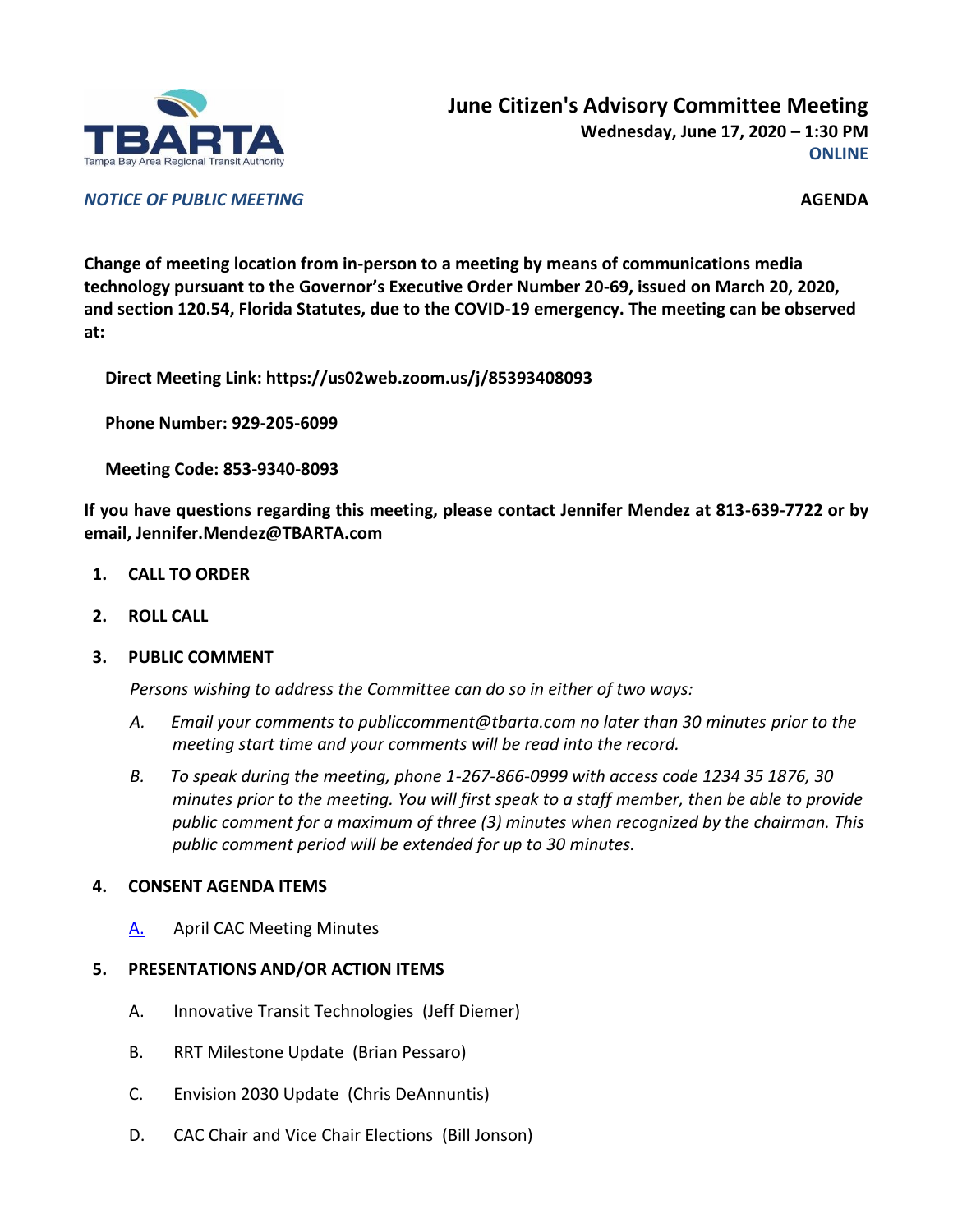#### **6. NEW BUSINESS AND COMMITTEE DISCUSSION**

A. TBARTA Cares Act Allocation (Brian Pesaro)

#### **7. ITEMS TO REPORT TO THE TBARTA BOARD**

#### **8. ADJOURNMENT**

## **\*\*NEXT CAC MEETING\*\* August 19, 2020 – 1:30 PM TBD**

Tampa Bay Area Regional Transit Authority meetings are open to the public. If a decision made at a meeting is appealable, any person who decides to appeal will need a record of the proceedings and may need to ensure a verbatim record of the proceedings is made, including testimony and evidence upon which the appeal is based. Pursuant to the provisions of the Americans with Disabilities Act, any person requiring special accommodations to participate in a Tampa Bay Area Regional Transit Authority meeting is asked to advise the agency at least 2 business days before the meeting by calling 1(800) 998- 7433. If you are hearing or speech impaired, please contact the agency using the Florida Relay Service, 1(800) 955-8771 (TDD) or 1(800) 955-8770 (Voice).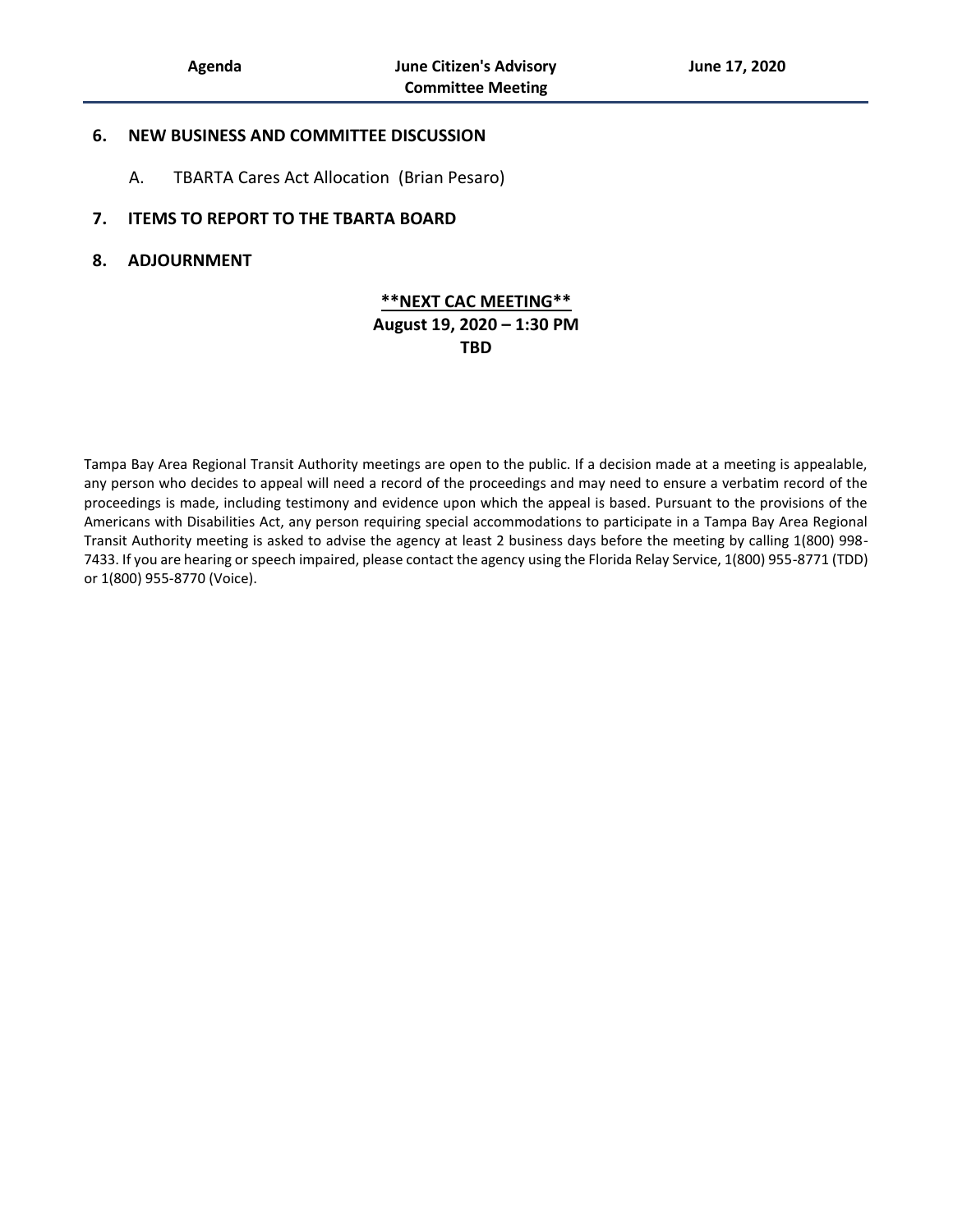

## <span id="page-2-0"></span>**CITIZENS ADVISORY COMMITTEE MEETING MINUTES**

April 15, 2020 | Online via Zoom

## *Chair Bill Jonson called the meeting to order at 1:32 pm.*

## **CITIZENS ADVISORY COMMITTEE MEMBERS PRESENT:**

Bob Henion, at large; Bill Roberts, at large; Bob Widmar, at large; Travis Norton, Pinellas County; Richard Balkcom, Pasco County; Robb Sercu, Pasco MPO; Bill Jonson, PSTA; Leonardo Dosoretz, HART; Karen Mullins, Pinellas MPO

## **CITIZENS ADVISORY COMMITTEE MEMBERS NOT PRESENT:**

Richard Bedford, Manatee County; Josh Frank, Hillsborough County; Walter O'Rourke, Polk County MPO; Bryan Kazimierowski, At-Large; Tyler Hudson, City of Tampa; David Goodwin, City of St. Petersburg; Rick Richmond, Hillsborough MPO; Sara Calhoun, Sarasota/Manatee MPO

## **MEETING ATTENDEES:**

Bill Ball, Tindale Oliver; Elizabeth Schuck, Tindale Oliver; Alan Zimmet, BMO; TBARTA staff

## **PUBLIC COMMENT:**

No public comments were presented.

## **CONSENT AGENDA ITEMS:**

Approval of February 12, 2020 CAC meeting minutes.  $\triangleright$  Karen Mullins motioned to approved, Bob Widmar seconded. Motion passes 9-0.

# **PRESENTATION/ACTION ITEMS:**

## **Envision 2030 Draft Executive Summary**

Bill Ball from Tindale Oliver presented the highlights from the Draft Executive Summary. He introduced the Regional Transit Vision Network (RRT, Intermodal centers, rail center and passenger ferry) along with major transit projects (short/long term) and what our future role could be. The 10-year plan included three scenarios: status quo – maintain what we are doing today; low impact - includes TBARTA taking responsibility for some regional bus routes, capital, and regional transportation disadvantaged services; high impact – includes new regional bus routes, regional rapid transit and more. Different revenue assumptions and operating costs/revenues were presented based on each scenario. The recommendation was to focus on three key areas: policy, funding, and commitment/collaboration. This resulted in thirteen action items and 26 recommendations. Next steps include initiating a public comment period, presenting to the PSTA/HART boards, and presenting the final version to be adopted by the TBARTA Board in either May or June. Bill Ball asked for the CAC's endorsement on the draft executive summary. The Committee agreed to make a recommendation to the Board to endorse the draft executive summary with the following amendments:

- Follow up on regional transportation disadvantaged and commuter services.
- Coordinate local and regional interconnectivity with other transit organizations.
- Expand on benefits to riders as well as the benefits of reduced congestion.
- $\triangleright$  Karen Mullins motioned to approve; Rob Sercu seconded. Motion passed 8-0. \*1 member left the meeting